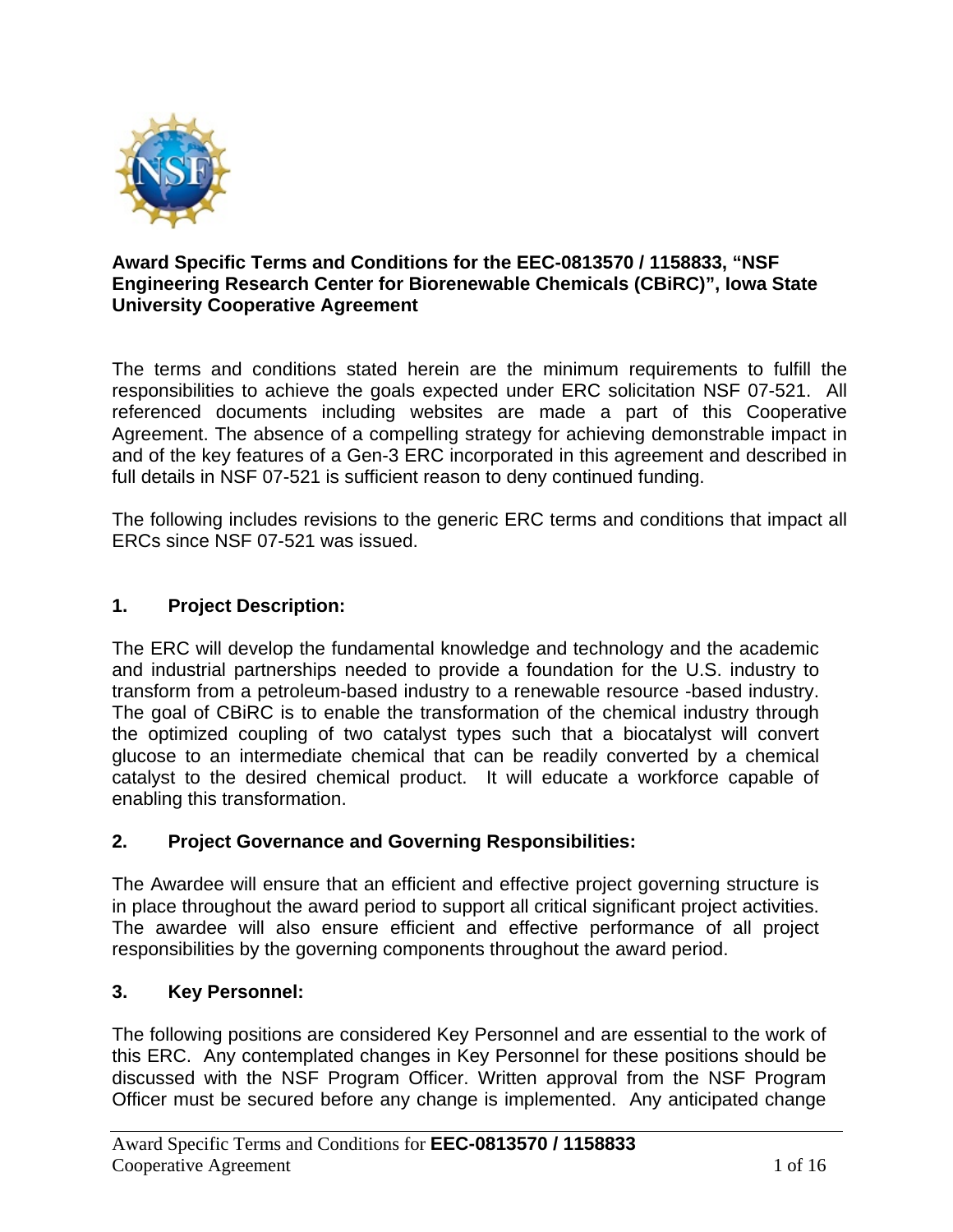in the people serving as the Center Director or the Deputy Director to be effective within the next performance year must be disclosed in the ERC's annual report, and a succession plan must be provided in the report.

Center Director – Brent Shanks Deputy Director - Basil Nikolau Administrative Director- Tonia McCarley Education Program Director - D. Raj Raman Pre-College Education Program Director - Adah Leshem Industrial Collaboration and Innovation Director – Peter Keeling Diversity Director - Krishna Athreya International Program Director - Abhaya Datye

In the case of the departure of the Center Director, the lead university and the affected university, in consultation with NSF, will find a replacement suitable to NSF. Before a change is implemented within the lead university, written approval from the NSF Program Officer must be secured. In the case of the departure of (a) the Center Director from the lead university, or (b) one of the PIs from a core partner university, and NSF does not find the person recommended by the Center to be suitable, the Foundation reserves the right to recommend termination of the ERC or the core partner's affiliation with the ERC.

## **4. Lead and Core Partner Universities:**

The NSF Engineering Research Center for Biorenewable Chemicals (CBiRC) is configured as follows: Iowa State University is the lead university in the ERC, and, the Pennsylvania State University, the University of California - Irvine, the University of New Mexico, the University of Virginia, the University of Wisconsin-Madison, and William Marsh (W.M.) Rice University are core partner universities. In the case of inadequate performance at the lead university or at any of the core partner universities, the Foundation reserves the right to recommend termination of, respectively, the ERC or the core partners.

## **5. Requirements for the Implementation of the Key Features (Revisions Since the Release of the ERC Solicitation:**

- a. Strategic Research Planning and the Research Program:
	- (1) Support for the Research Experiences for Undergraduates Program (REU) program, at a minimum of \$42K per year, will be provided using ERC base budget funds. The ERC may seek an REU site award under the REU Program Solicitation to augment these funds. The ERC also may augment base REU Program support through a combination of REU supplemental awards to individual ERC faculty as long as those students have an interdisciplinary ERC experience with exposure to industry.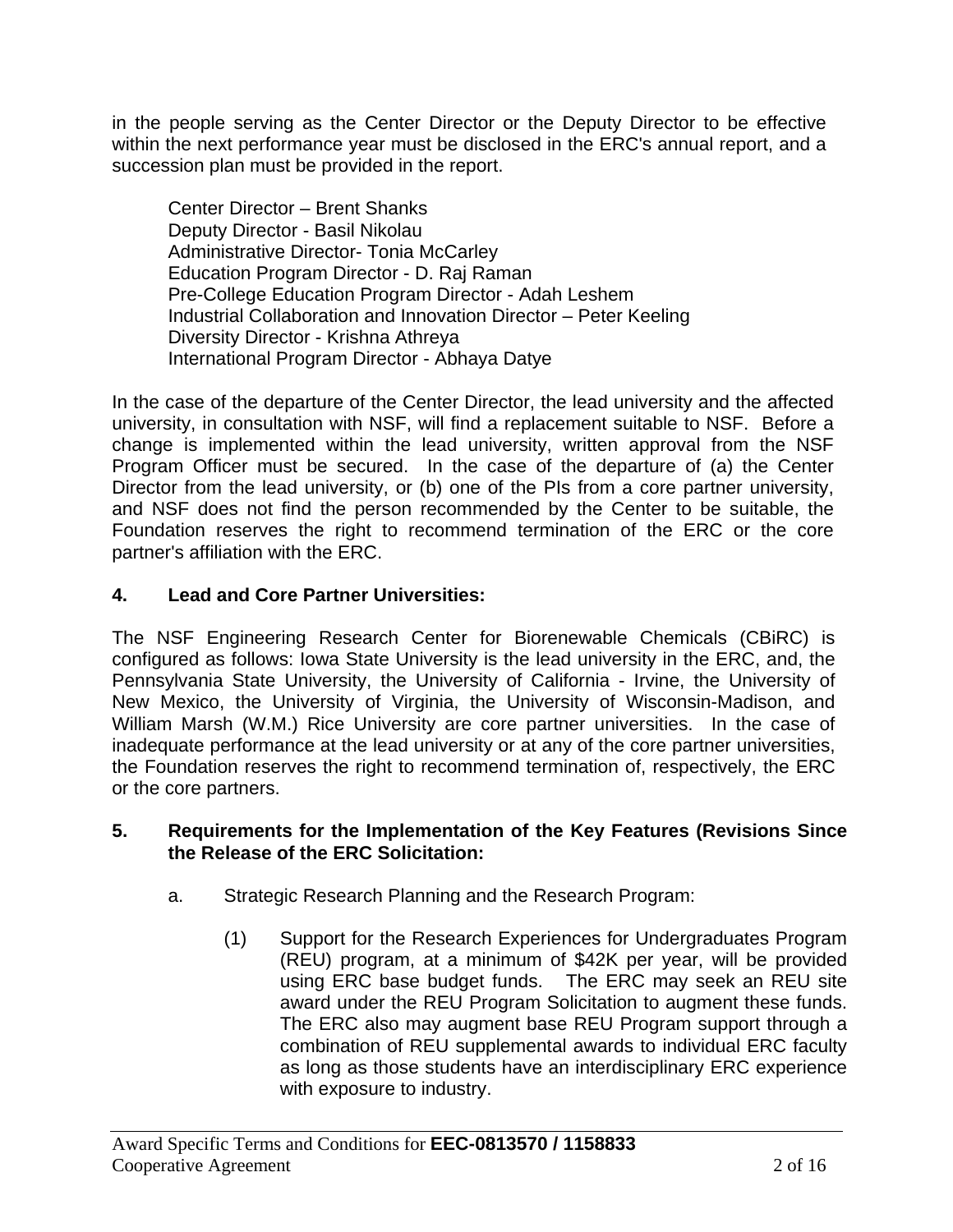- (2) U.S. Student Involvement at Foreign University Partners: If there is a large number of U.S. ERC students who work in the foreign partner university(ies)' laboratories resulting in a large accrual of materials costs, the ERC may provide a subaward to that foreign partner to cover those costs.
- b. University Education:

The ERC's university education program will function with a governing hypothesis of how to develop creative, innovative, and globally competitive engineers, will implement a set of activities and experiences designed to impart those characteristics to students, and will assess the impact of the program in achieving the desired characteristics in the impacted students.

c. Pre-college Education Program:

Support for the RET Program, at a minimum of \$42K per year, will be provided using ERC base budget funds. The ERC may seek an RET site award under the Program Solicitation to augment these funds. The ERC also may augment base RET Program support through a combination of RET supplemental awards to individual ERC faculty as long as those teachers work in ERC laboratories and have an interdisciplinary ERC experience. A short-term workshop designed only to inform pre-college teachers about engineering concepts may also be carried out but not in lieu of the required RET program.

- d. ERC Innovation Ecosystem:
	- (1) The ERC's industrial/practitioner partnership program will be governed by an ERC-wide membership agreement, including a uniform IP policy for ERC-generated IP at the lead and each of the ERC's partner universities. The membership agreement defines the scope and function of the ERC's partnership with industry/practitioner organizations, the types of membership such as full, affiliate, contributing, etc, the respective membership fees, and the ERC's Intellectual Property (IP) policy. The ERC will develop an IP policy that facilitates the roles of industrial partners in Gen-3 ERCs and be flexible in recognizing IP jointly developed by faculty in different universities or that developed by joint industry and university research.
	- (2) Foreign firms may be members of the ERC as long as they participate in accordance with the same membership agreement as U.S. firms. Domestic and foreign member firms/practitioner organizations will contribute financially to the ERC and will have first rights of refusal for ERC-generated Intellectual property (IP) if they are full members.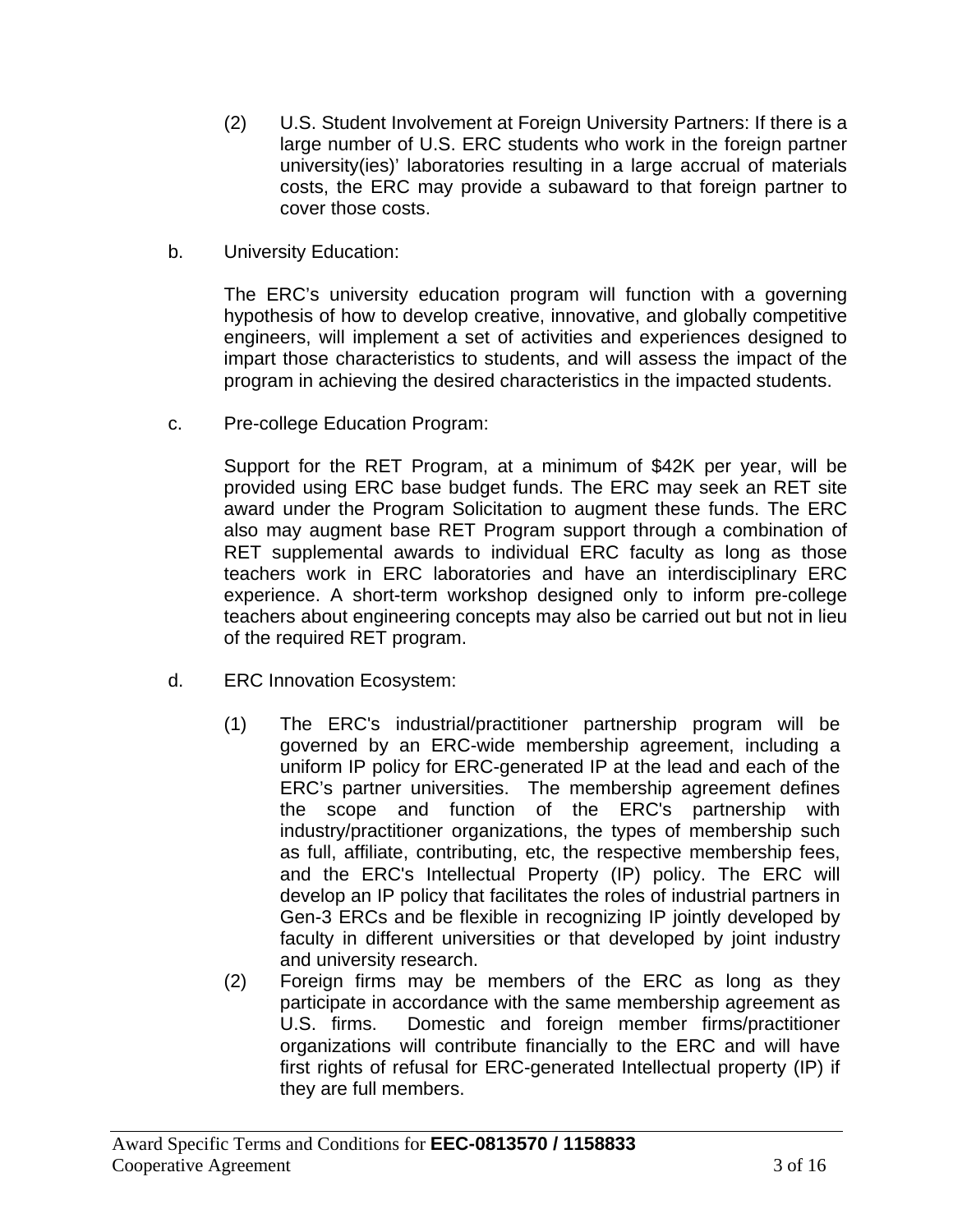- (3) The ERC will function with an Industrial Advisory Board (IAB) involving all of its Industry/practitioner members. The IAB will meet at least twice a year, carry out an annual analysis of the ERC's strengths, weaknesses, opportunities and threats to survival (a SWOT analysis), and participate in the annual NSF review of the ERC's performance and plans. During the meeting with the NSF site visit team, the Chair of the IAB will present the IAB's SWOT analysis to the review team and discuss the findings. The SWOT will be updated annually and progress of the ERC in addressing the SWOT will be discussed with the NSF site visit team as well. The Chair and the IAB members also will discuss the annual SWOT analysis with the ERC Director and the ERC Leadership team to determine appropriate future strategies to deal with the weaknesses and threats.
- (4) Industrial consortia may join the ERC, but benefits of membership do not accrue to firms that are consortia members, unless they are also paying membership fees to the ERC as members separate from the consortia.
- (5) Throughout the course of the ERC's funding by NSF, the Center shall continue to develop and refine its technology transfer and innovation strategy and its Intellectual Property policy, the latter in accordance with NSF's Intellectual Property guidelines (NSF Award and Administration Guide, Chapter VI.D., "Intellectual Property") and the Awardee's policies.
- (6) Industrial membership fees are treated as Program Income, and must be allocated for use for Center purposes. Industrial membership fees that are not expended in the year in which they are received must be placed in a Center account and reported to NSF and industry as 'unexpended funds' that are held in reserve for future use. Progress reports on the expenditure of these funds should be included in the Center's annual report and reported to IAB during the IAB meetings. Industrial members may provide additional support for activities such as sponsored research projects, equipment donations, intellectual property donations, or educational grants.
- (7) Costs for organizing meetings with industry members will be borne by the ERC or the participants through a registration fee, as deemed appropriate. Costs for attending these meetings by industry members will be borne by their organizations.
- (8) All ERCs will have member firms engaged in translational research through sponsored projects, and small firms carrying out translational research supported by funds from the ERC Program's Translational Research Fund or other non-ERC, non-member, nonuniversity sources for ERC-generated Intellectual Property (IP) that member firms do not license,
- (9) In addition, the ERC will develop and nurture the innovation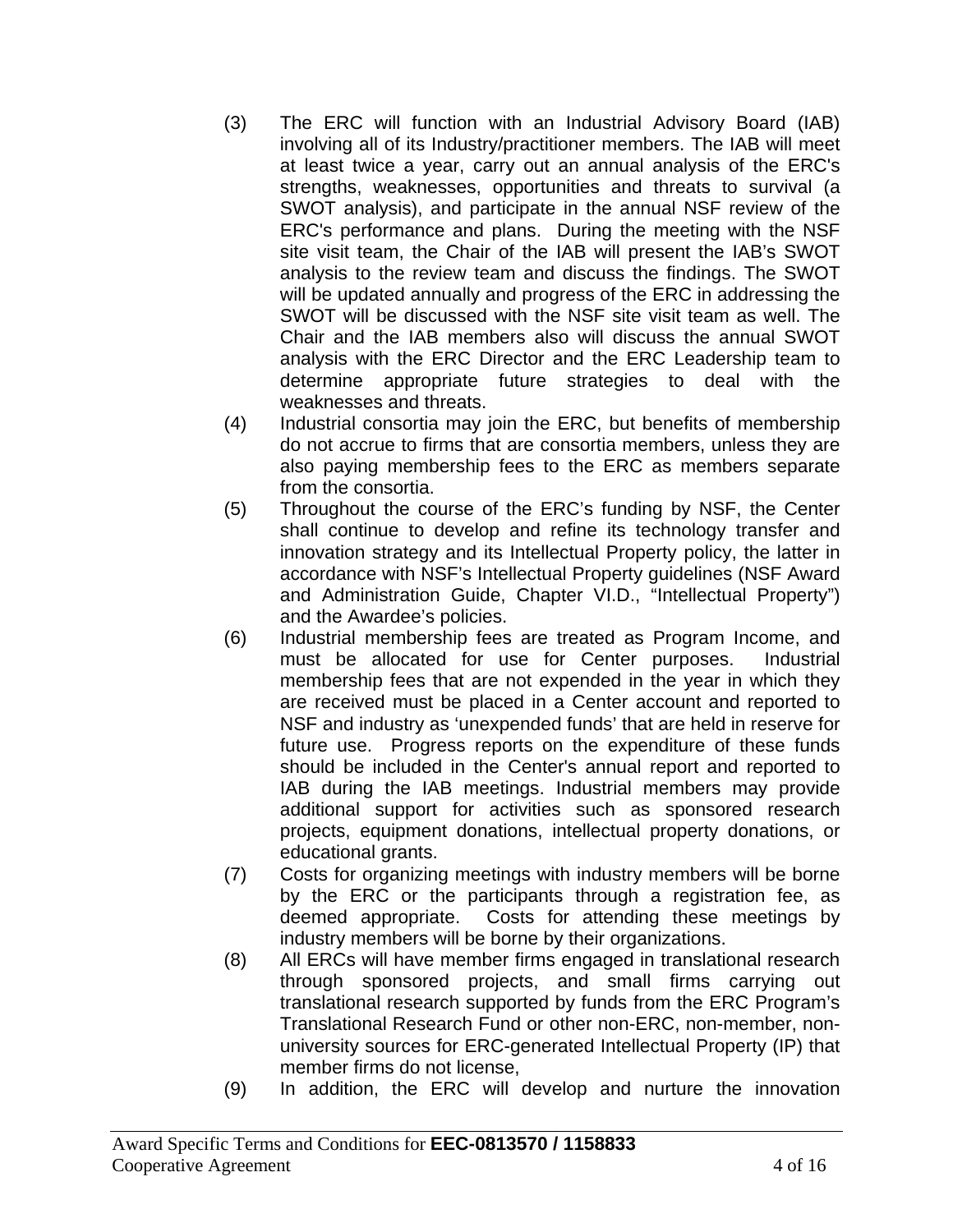ecosystem for the purposes of accelerating the translation of knowledge into innovation, by:

- (i) Stimulating member firms to support sponsored projects for the purposes of translating center-generated IP to commercialization,
- (ii) Forming collaborations with small firms for the purpose of translating ERC-generated IP to the marketplace, if member firms do not license the IP - (This should be done via licensing IP, knowledge transfer to the firm, and/or securing translational research funds to accelerate commercialization of the technology by the small business in partnership with the ERC. Translational research funds could be secured from the ERC Translational Research Fund and/or from funding from other non-ERC/non-member/non-university sources);
- (iii) Building partnerships with federal, state, or local government programs designed to develop entrepreneurs, support startup firms, and otherwise speed the translation of ERCgenerated knowledge and technology into practice and products; and
- (iv) Leveraging technology commercialization opportunities offered by the federal Small Business Innovation Research (SBIR)/Small Business Technology Transfer Research (STTR) programs. The ERC will include analyses to determine the most effective methodologies to use to achieve these innovation goals through these types of partnerships.
- (v) In reference to 9(ii) above, ERCs will classify their IP generated from research under the scope of the ERC's strategic plan as core IP (IP resulting from center-controlled unrestricted funds) and Project IP (IP resulting from restricted funds that flow through the center or flow directly to a PI). For Core IP and Project IP, the full member firms/practitioner organizations or the sponsoring firm/ practitioner organization, respectively, will be offered the first option to negotiate a license. If there is no license forthcoming in either case, the IP can be offered to a nonmember small firm and a partnership formed between that firm and ERC faculty to carry out translational research to accelerate product development. Support for a translational research project to accelerate product development can be sought from NSF through the ERC Translational Research Fund; in that case, the small firm would be the submitting organization, with a subaward to the ERC faculty. In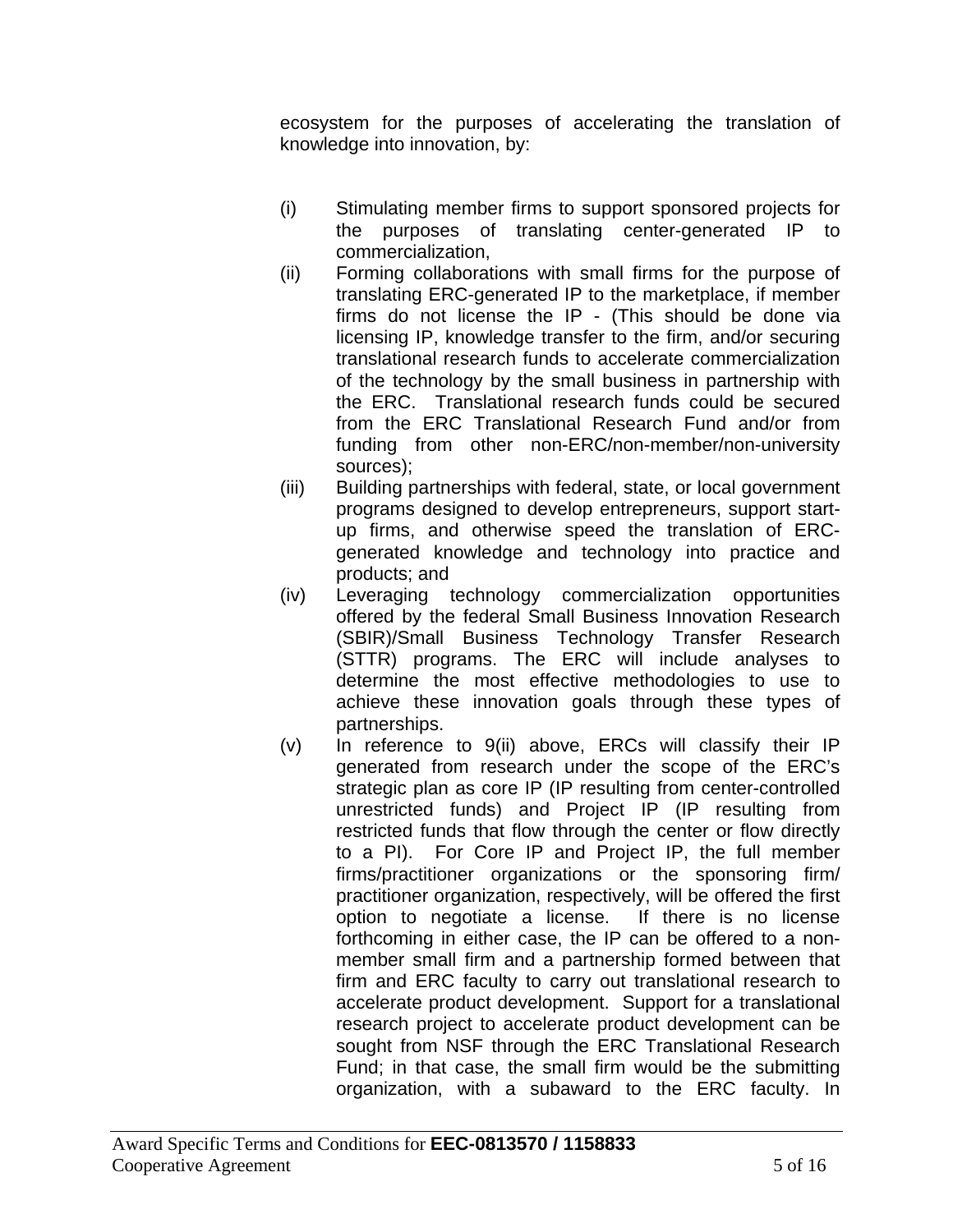addition, in that case, the university must screen the project for ERC faculty, Industrial Liaison Officers (ILO) and/or ERC Executive Management personnel conflicts of interest. When conflicts are disclosed for any of the above three categories of personnel, the university impacted must develop a conflict management plan for each disclosure.

- (vi) In the case of a conflict, there will be a conflict of interest management plan. Progress and impacts of the project would be reported in the ERC's annual report. Because NSF would support such a project as an associated project outside the center's core funds, any additional IP developed from that project would not revert to the university or member firms.
- e. Student Leadership Council. The SLC is responsible for organizing student activities to achieve the ERC's goals for research and education. The SLC will be comprised of undergraduate and graduate students and will have a Chair and a Co-Chair. The Chair will serve as a member of the ERC's Leadership Team. The SLC also is responsible for carrying out a SWOT analysis of the ERC and communicating the results to the ERC Director, the ERC's leadership team, and the NSF site visit team.

## **6. Programmatic Activity Requirements:**

- a. Joint NSF-Awardee Activities:
	- (1) The ERC will participate in evaluation and other types of studies of the ERC Program initiated by NSF. Such studies include but are not limited to the outcomes and impacts of the ERC Program. The ERC will also participate in workshops organized by NSF to study various issues common to the system of centers. Costs for attending these meetings must be included in the budget submitted to NSF.
- b. Electronic Access: The Awardee shall establish and maintain an electronic access capability via the Internet to transfer the quantitative and qualitative data to an NSF database. The access to this electronic information will be protected and only NSF will have and grant access. The Center will establish a WWW "Home Page" containing some elements with public access to make available any information about the Center's goals, activities, and accomplishments. The Center will develop and use an identifying logo that is consistent with the Awardee's policies and procedures and approved by the Awardee as a graphic identity to be used on brochures, newsletters, on the Center's WWW "Home Page," etc.

# **7. NSF Ongoing Project Oversight:**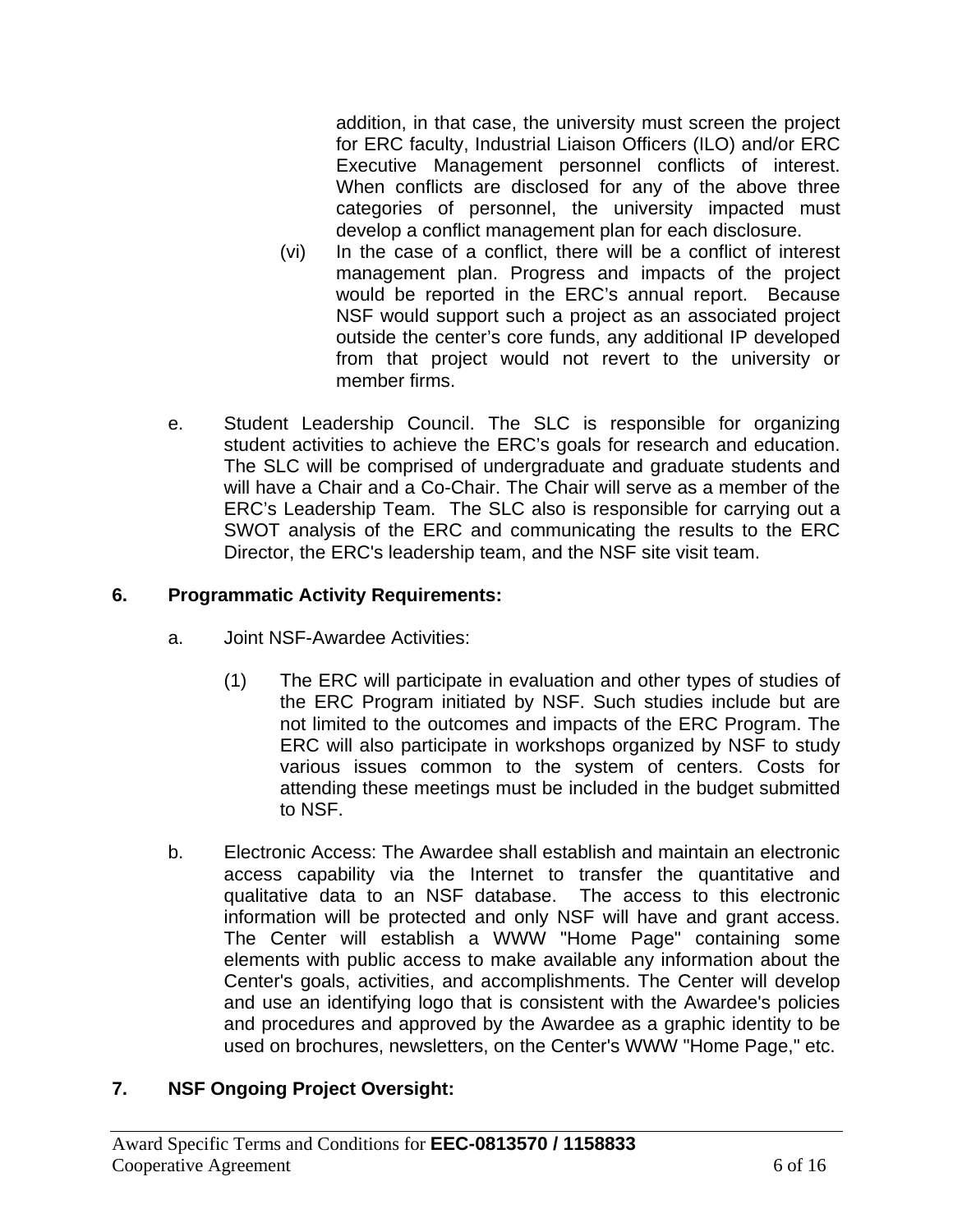The Awardee will ensure full commitment and cooperation among the governing structure components, and all project staff during ongoing NSF project management and oversight activities. The awardee will ensure availability of all key institutional partners during any desk or on-site review as well as timely access to all project documentation. As a minimum requirement, the Center Director will meet annually at NSF with the NSF ERC Program Officer assigned to the ERC for oversight to discuss progress and other issues. The timing of the visit is to be determined by mutual agreement between the Center Director and ERC Program Officer.

- a. Annual Review: NSF will carry out annual site visits to review the progress and plans of the Center. Renewal reviews will be carried out in years three and six. Based on the performance of the ERC, and in consultation with the ERC Director, the NSF Program Officer may determine that an annual site review is not necessary. In that case, the Center Director and a team of key individuals may visit NSF to update the NSF Program Officer and other NSF staff on progress and plans of the Center. For the purpose of the annual review, site visits will be conducted a minimum of six weeks prior to the anniversary date of the award to review performance and to provide advice to the ERC. The level of continued NSF support will be negotiated with the Awardee annually and will depend upon a review of progress through the annual site review or other means, the performance metrics, the industrial support level, the Program Officer's assessment of progress, and the availability of funds for the program.
- b. Renewal Proposal Review: If a renewal proposal is submitted during the sixth year of the Center's operation, the ERC will be evaluated in the manner described above to determine whether NSF will continue to support full ERC operations or provide decreased funding to phase out NSF support of the ERC over Years 7 and 8 of the Center's operation. If NSF decides to continue full ERC operations, a new level of funding support will be negotiated for years 7 and 8 and two years will be added to the agreement to extend it through year 10. If the Awardee chooses not to submit a renewal proposal, NSF support to the ERC will be phased down over the two-year period covering Years 7 and 8 of the Center's operation.
- c. NSF will specify the format of the progress report/renewal proposal, the review process, and review criteria approximately six months before the date agreed upon for submission.
- d. Termination of the Cooperative Agreement. NSF's agreement with a Center might be terminated as a result of an annual review indicating insufficient progress in organizing the ERC to achieve its vision, or not addressing one or more key features of the Center. In the case of termination, NSF support to the Center will be phased down over the next one or two years.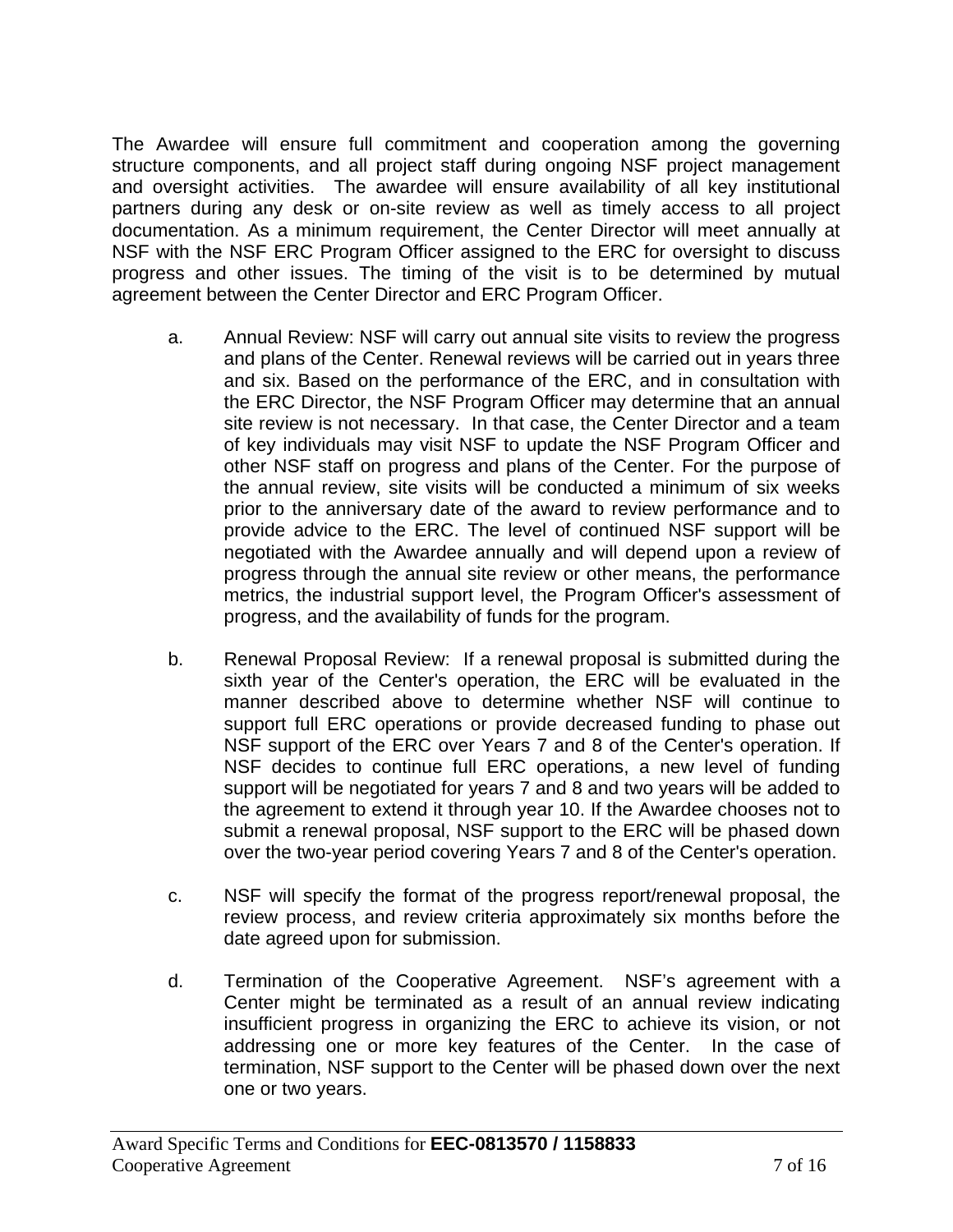- e. NSF may carry out a summative site visit at the end of the 10th year of support to determine the long-term value added by the ERC.
- f. After the end of the Cooperative Agreement with NSF, NSF expects the ERC to continue in a self-sufficient mode, maintaining the ERC culture with support from funds outside the ERC Program. Under no circumstances will the ERC receive ERC Program support to continue its full center operations after the Cooperative Agreement expires, although it may receive ERC Program support through subawards from other ERCs or through special purpose awards designed to capitalize on past ERC Program investments.

## **8. Reporting Requirements:**

Awardee will provide *ad hoc* and regular reports as designated by the NSF cognizant Program Official, with content, format, and submission time line established by the NSF cognizant Program Official. The Awardee will submit all required reports via FastLane using the appropriate reporting category; for any type of report not specifically mentioned in FastLane, the Awardee will use the "Interim Reporting" function to submit reports.

a. Annual Report:

The Awardee shall submit an Annual Report which will contain specific information including, but not limited to, the following: the progress and plans of the ERC in all areas in achieving its vision with supporting data developed from the data submitted to the ERC Program's data base of indicators of progress and impact, information on revenues and expenditures, and proposed budgets. The annual report should also include plans, quantitative information on performance and the ERC's impact on diversity. The annual report is due at least five weeks prior to the annual site visit and at least 11 weeks prior to the anniversary date of the award. The annual report must be prepared according to the online document "Guidelines for Preparing ERC Annual Reports and Renewal Proposals," which is available at: https://www.erc-reports.org

b. Data Tables:

NSF maintains a database, ERCWeb, to collect and report quantitative and qualitative data for all of the ERCs. Each center is required to enter data into the database annually as instructed the "Guidelines for Preparing ERC Annual Reports and Renewal Proposals" and the "Guidelines for ERCWeb Data Entry." Both documents can be found at the website https://www.erc-reports.org. Many of the data tables required in the Annual Report are produced from the data submitted to the ERC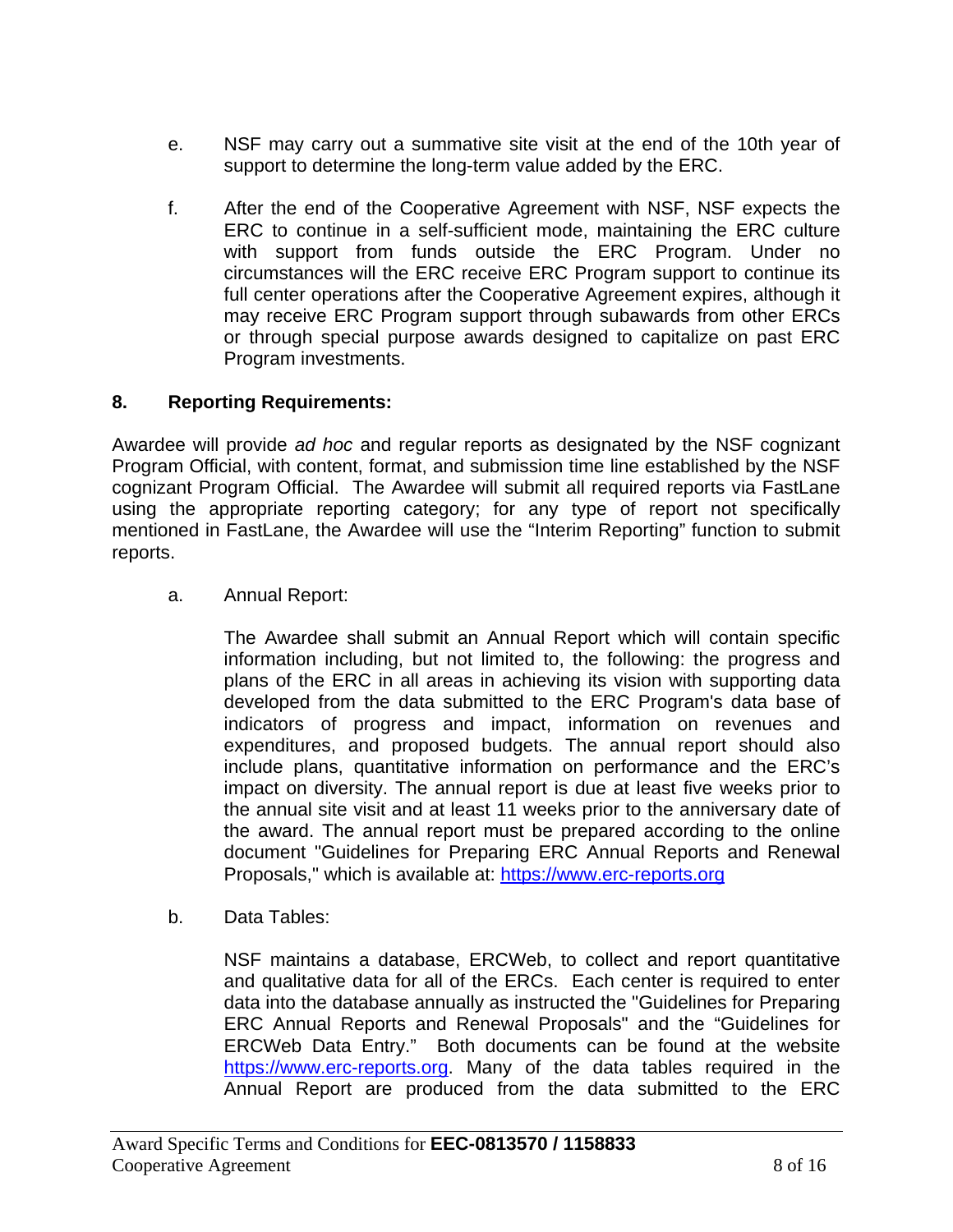database. The Center will print these tables directly from the database website and use them in their respective Annual Reports. Details, data collection requirements and procedures for entering data are available in the "Guidelines for ERCWeb Data Entry" document.

c. Renewal Proposal:

In lieu of the sixth-year annual report, the Awardee may submit a renewal proposal that contains a cumulative progress report covering the period from the beginning of the fourth year to the date of submission of the renewal proposal, a request for support for years seven through ten, and plans for center activities during that last four-year period of this Cooperative Agreement. The progress report/renewal proposal is due at NSF by a date agreed upon between NSF and the Awardee. If the Awardee chooses not to submit a renewal proposal, NSF support to the Center will be phased down over the two years remaining in the period of support provided by this Cooperative Agreement.

d. Summative Report:

If NSF decides to carry out a summative review of the long-term impact of the ERC, a summative preliminary final report covering the period from the beginning of the Center to the anniversary date shall be submitted to NSF at least five weeks prior to the final 10th year summative site visit. More details are available at https://www.erc-reports.org on the "ERC Library" link.

e. Final Report:

A final report prepared according to guidelines provided by the ERC will be due within 90 days of the expiration date of this Cooperative Agreement. Guidelines for the ERC final report are available on the following site: https://www.erc-reports.org on the "ERC Library" link.

In addition, to assist NSF in evaluating the ERC programs, the PI must also respond to the request for information about project outcomes following the end of the award period. These include the project's impact on workforce needs, awards and other measures of the quality of the project's products, including project technology transfer results not reported in prior years, but due to the ERC investment of prior years. NSF will provide guidelines for the collection and reporting of data and project information.

## **9. Diversity Strategic Planning:**

The leadership, faculty, and students involved in an ERC shall be diverse in gender, race, ethnicity and persons with disabilities at levels that are benchmarked against the academic engineering-wide national averages. The faculty and staff of the ERC and the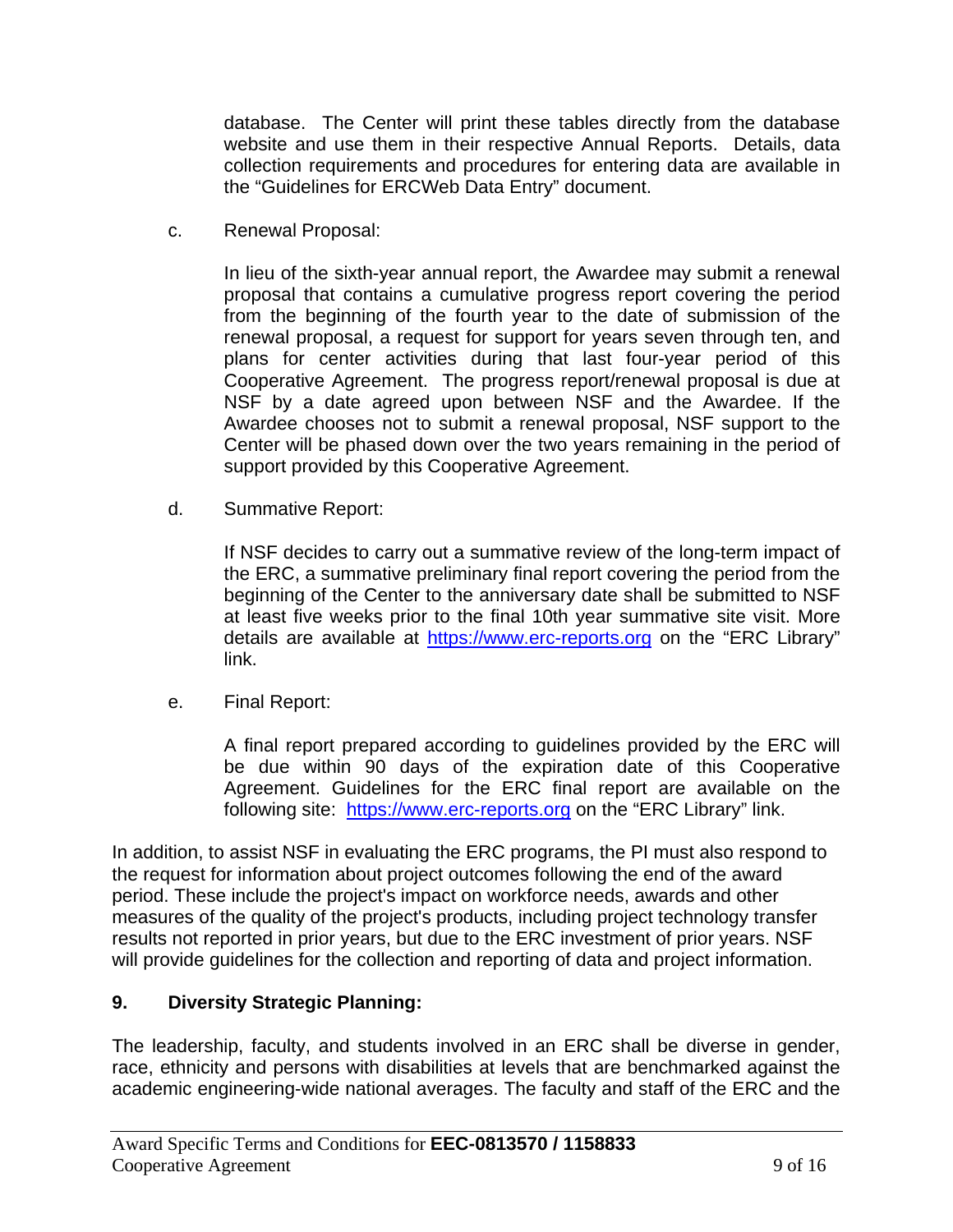administrations of lead and partner universities receiving NSF funding shall devote the time and effort required to ensure that the diversity of the Centers' leadership teams, faculty, and students at all levels serves as a model for diversity within each institution and for the nation as a whole. The ERC will prepare and execute diversity strategic plans in collaboration with the home departments of the ERC-affiliated faculty. These plans shall articulate the ERC's diversity goals and intended actions but need not specify quantitative targets. The ERC also will be multicultural through the involvement of faculty and students from other countries by virtue of their role as faculty or students in the ERC's institutions and, through the involvement of faculty and students from the foreign partner universities. The involvement of foreign faculty and students also is expected to be diverse, representing a broad spectrum of cultures and countries. In fulfilling its obligations under the agreement and in compliance with the requirements of federal law, no university receiving federal funds will employ quotas or set-asides based on race.

Each ERC will:

- a. Demonstrate the existence of a partnership among the affiliated Deans of Engineering, other Deans, and the chairs of departments of the affiliated ERC faculty to increase the diversity of the Center's leadership team, faculty, undergraduate and graduate students, and graduates over the duration of NSF's support.
- b. Include as the lead or one of the domestic partner universities a university that serves large numbers of students predominantly underrepresented in engineering in the U.S. (i.e. women, African Americans, Pacific Islanders, Native Americans, Hispanic Americans, or persons with disabilities). The ERC may also develop non-core partner outreach connections with the same types of institutions.
- c. Develop and strengthen long-term core or outreach partnerships with predominantly female, African-American, Native-American, and Hispanic-American serving institutions and/or institutions serving large number of these underrepresented students who are majoring in engineering and science programs.
- d. The ERC may also, but is not required to, develop outreach connections with NSF programs focused specifically on increasing diversity of engineering students and faculty through the involvement of women, underrepresented racial minorities, and Hispanic-American students. This may include connections with one of the NSF's Louis Stokes Alliance for Minority Participation (LSAMP), and/or with one or more of the NSFsponsored awardees focused on diversity such as the NSF Alliances for Graduate Education and the Professoriate (AGEP), Colleges and Universities that serve predominantly Native American Populations, and other ongoing NSF programs serving underrepresented groups.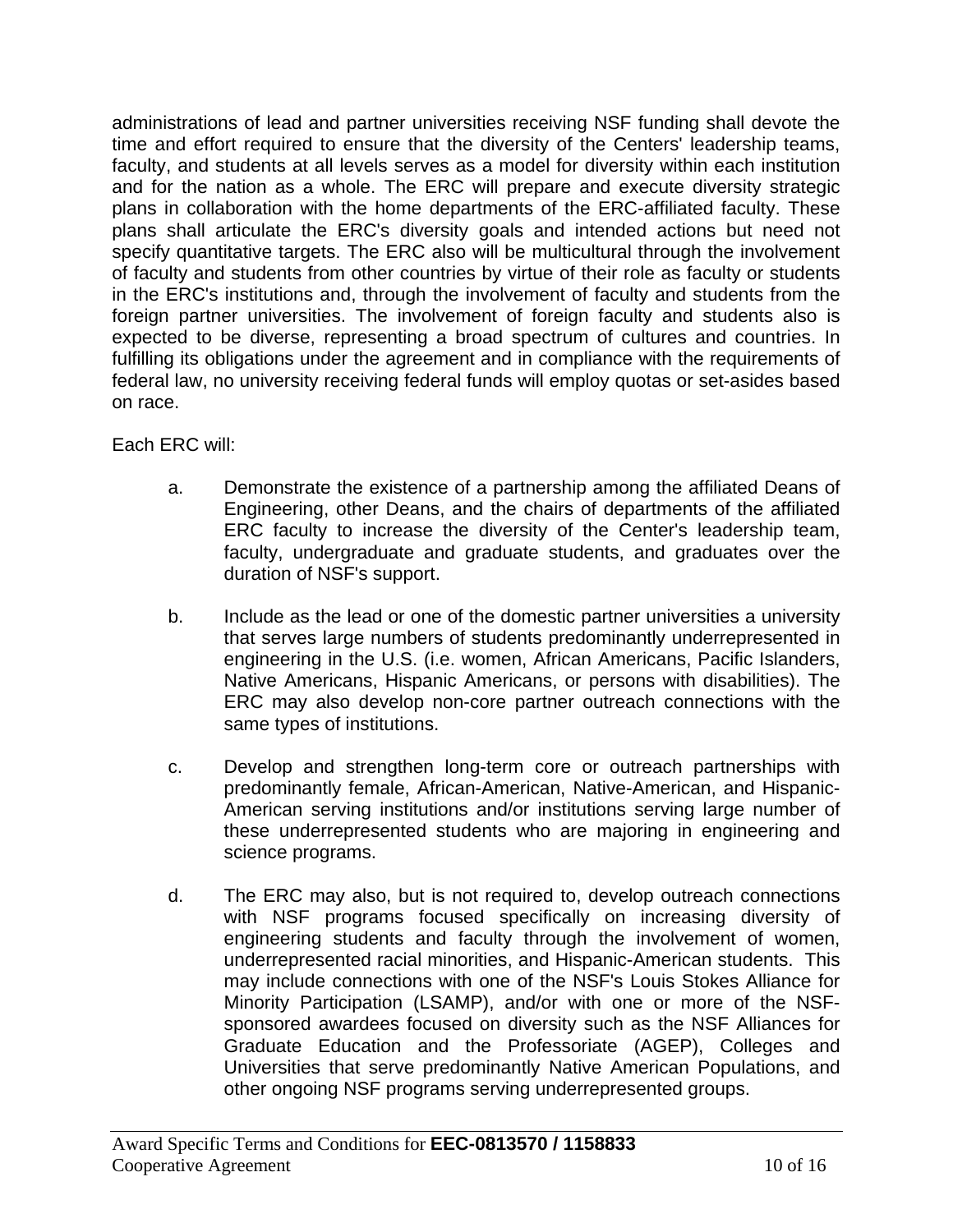e. Focus the Research Experiences for Undergraduates (REU) and Research Experiences for Teachers (RET) programs on increasing diversity.

#### **10. Key Features:**

a. Vision of the ERC:

The vision of CBiRC is to transform the chemical industry by integrating biological and chemical catalysis systems to produce biorenewable chemicals. CBiRC will provide educational programs, which attract a diverse set of students into the engineering field, and produce a new cadre of globally-competitive college graduates capable of designing integrated chemical/biological processing systems.

b. ERC's Strategic Goals:

The ERC will use the ERC Program's 3-plane strategic planning chart to display its strategic goals and the integration of its research program, accompanied by a milestone chart depicting the major deliverables through time and their interdependencies. CBiRC's strategic plan will enable the ERC to create a broad-based technological framework that can establish the engineering and intellectual infrastructure to generate a flexible system for producing a large number of biorenewable chemicals.

The driving force for the ERC is the development of a sustainable biorenewable chemicals industry that is carbon neutral, thereby contributing to the sustainability of our society and economy. The CBiRC Three-Plane Strategic Plan represents CBiRC's strategic plan to achieve this goal. The systems drivers for this ERC are the carboxylic acid, pyrone and bifunctionals testbeds. System-level life-cycle analyses will be carried out at the testbed stage to determine the sustainability of the processes in terms of reliability, cost, and environmental impact. These systems efforts drive a body of fundamental research in the underlying knowledge base needed to achieve the vision. The knowledge gained at this level feeds into the enabling technology, providing the tools for microbial metabolic engineering and new catalytic reaction systems.

c. ERC's Research Goals:

Thrust 1 - New Biocatalysts for Pathway Engineering: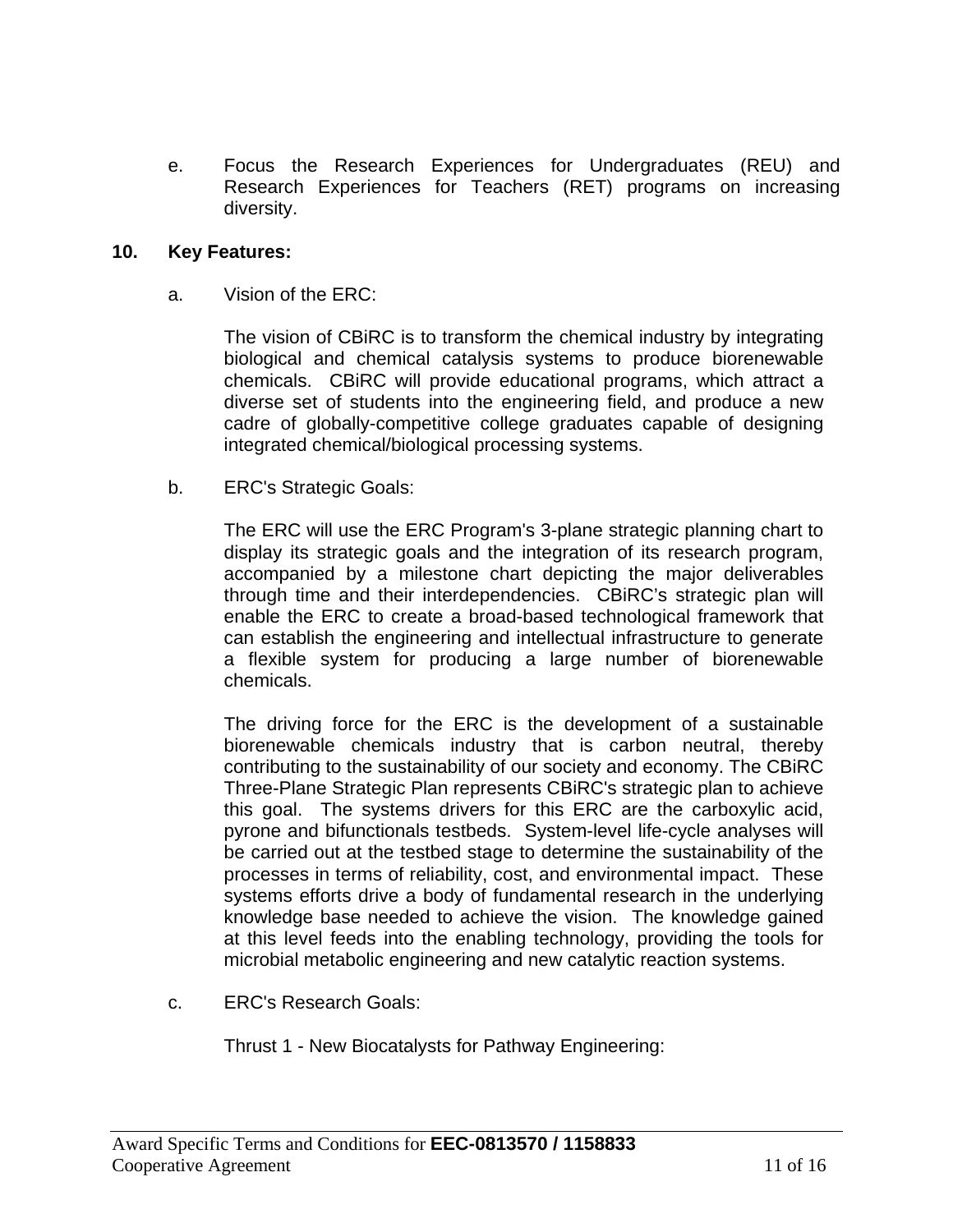CBiRC will generate a flexible platform for the production of commodity chemical intermediates from biological precursors. That is: CBiRC will develop technologies for generating a series of biologically derived chemicals that will represent a new precursor landscape for producing commodity molecules or final chemical products. This landscape will be established via a new paradigm in combinatorial metabolism based on biocatalysts identified and characterized by Thrust 1 of the CBiRC. These biocatalysts will be accessed from a wide variety of organisms that harbor different polyketide/fatty acid biosynthetic pathways. These metabolic processes offer flexible biochemical conversions that can reiteratively generate a homologous series of alkyl-chains, which carry different chemical functionalities at specific positions of the molecules. Theoretically, these metabolic processes can generate alkyl-chains that range from 3- carbons to 18-carbon atoms; however, the initial focus will be on molecules that are of up to 10- carbon atoms. It is important to note that the focus of the work is not the synthesis of complex polyketides, but using the biocatalytic machinery of the polyketide/fatty acid pathways to produce smaller molecules.

Thrust 2 - Microbial Metabolic Engineering:

While the discovery of new pathways for the synthesis of small molecules with novel structures is a critical first step, significant effort is still required to develop efficient microbial strains in order to produce these molecules in an economically viable manner. The focus of the microbial metabolic engineering thrust is thus to develop microbial platforms using a systems approach to produce small polyketide based molecules by incorporating new synthesis pathways discovered from Thrust 1 at high yields, high rates and high product titers. Specifically, the microbial production platforms will have the following properties:

- (i) Integration of new pathways into the production platforms
- (ii) Efficient pathway design to allow proper balance between cell growth and product formation
- (iii) Balanced carbon and cofactor flow
- (iv) Maintenance of robust performance even at high product titers
- (v) Robust cell growth, and address scale-up issues with industrial input

Thrust 3 - Chemical Catalyst Design:

Catalytic reactions are typically controlled by chemical processes that take place at various length scales. Moreover, complex couplings can take place between these processes, leading to potentially synergistic effects. Accordingly, an understanding of such couplings is essential for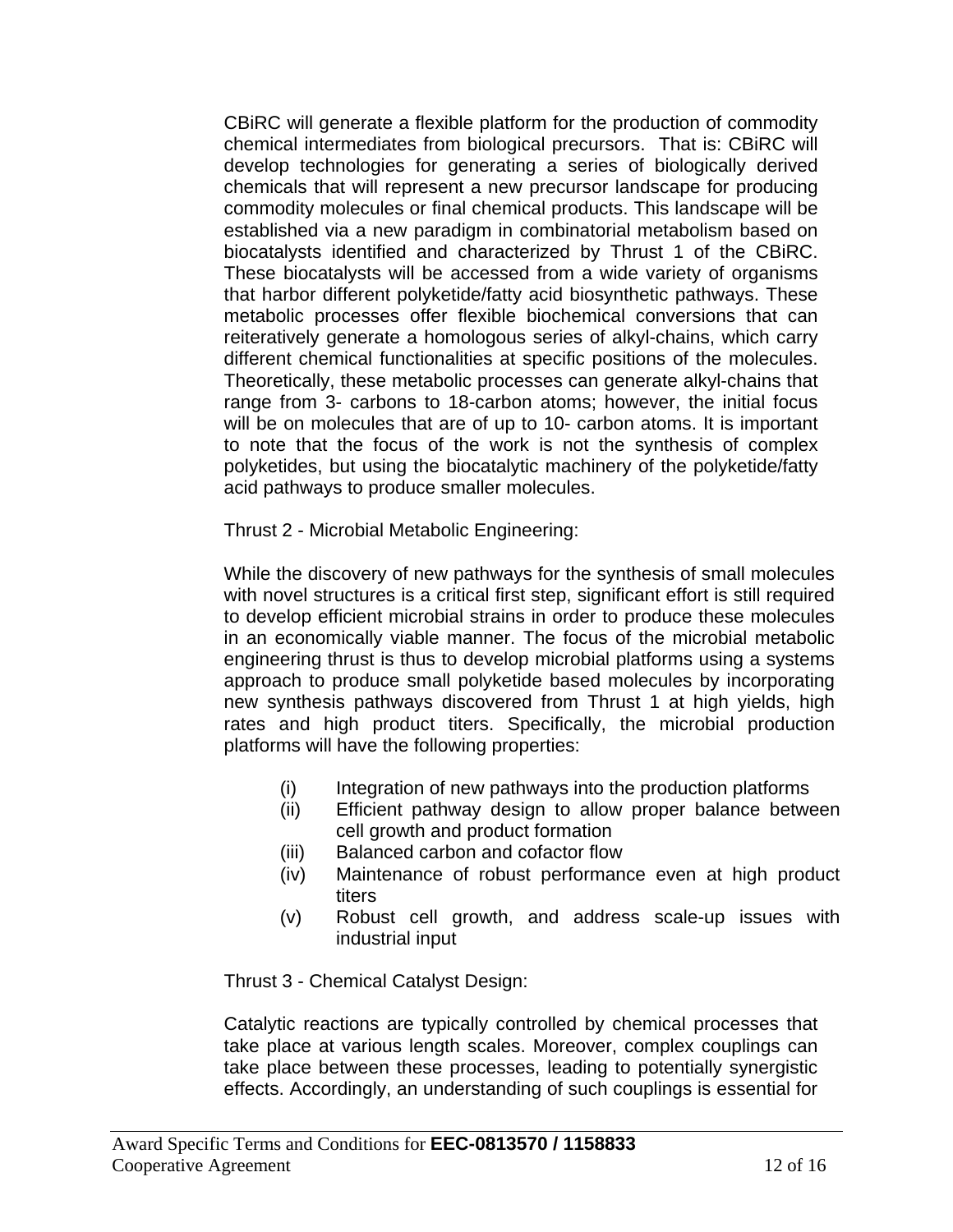"catalytic reaction synthesis," which is the identification, development, and optimization of catalytic reactions for new applications, especially those applications that are not simple variations of known catalytic reactions, such as developing new catalytic reactions for production of chemicals and fuels from renewable biomass resources. Important couplings in catalytic reaction synthesis for biomass conversion are expected to be: (1) functional coupling at the active site level; (2) kinetic coupling between active sites in the same reactor; (3) chemical coupling between surface reactions and homogeneous reactions for liquid-phase processes; and (4) thermodynamic and transport coupling between multiple phases (e.g., gas, aqueous, organic liquid, and solid catalyst phases) in complex reactors.

d. ERC's Specific Education Goals:

CBiRC's university education program will function with the following educational hypothesis of how to develop creative, adaptive, and innovative engineers who can serve as technology leaders and succeed in a global economy. Innovative and creative CBiRC engineers will: (1) possess a deep understanding of fundamental principles honed by handson experiences in CBiRC's design courses, in the lab, and/or in industrial internships settings – yielding willing tinkerers and critical thinkers who are continuously improving the systems where they work; (2) have a crossdisciplinary education with sufficient breadth to allow serious consideration of alternative solutions, especially the integration of biocatalysis and chemical catalysis; (3) understand economic and environmental constraints are central to the practice of engineering and be capable of evaluating their work based on economic and environmental criteria through CBiRC's Life Cycle Assessment Thrust's work; and (4) be aware of broader issues of sustainability and global ethics through special courses and involvement with the ERC's foreign partners facilitated by the ERC's NSF Partnership for International Research and Education (PIRE) award at the University of New Mexico, which has an ethics component. CBiRC will carry out formative and summative assessment and evaluation to determine the educational effectiveness of this approach to ERC education.

In addition, CBiRC's core educational mission also will provide course materials to facilitate the development of new interdisciplinary graduate minors, concentrations, or options in Biorenewable Chemicals at all partner institutions. Some of the details regarding the logistics of offering the Biorenewable Chemicals Minor and the course listing will vary by institution. However, core courses will be offered using the Virtual Education Center model, so these will cross-institutional borders between partners. For example, at ISU, the interdepartmental Biorenewable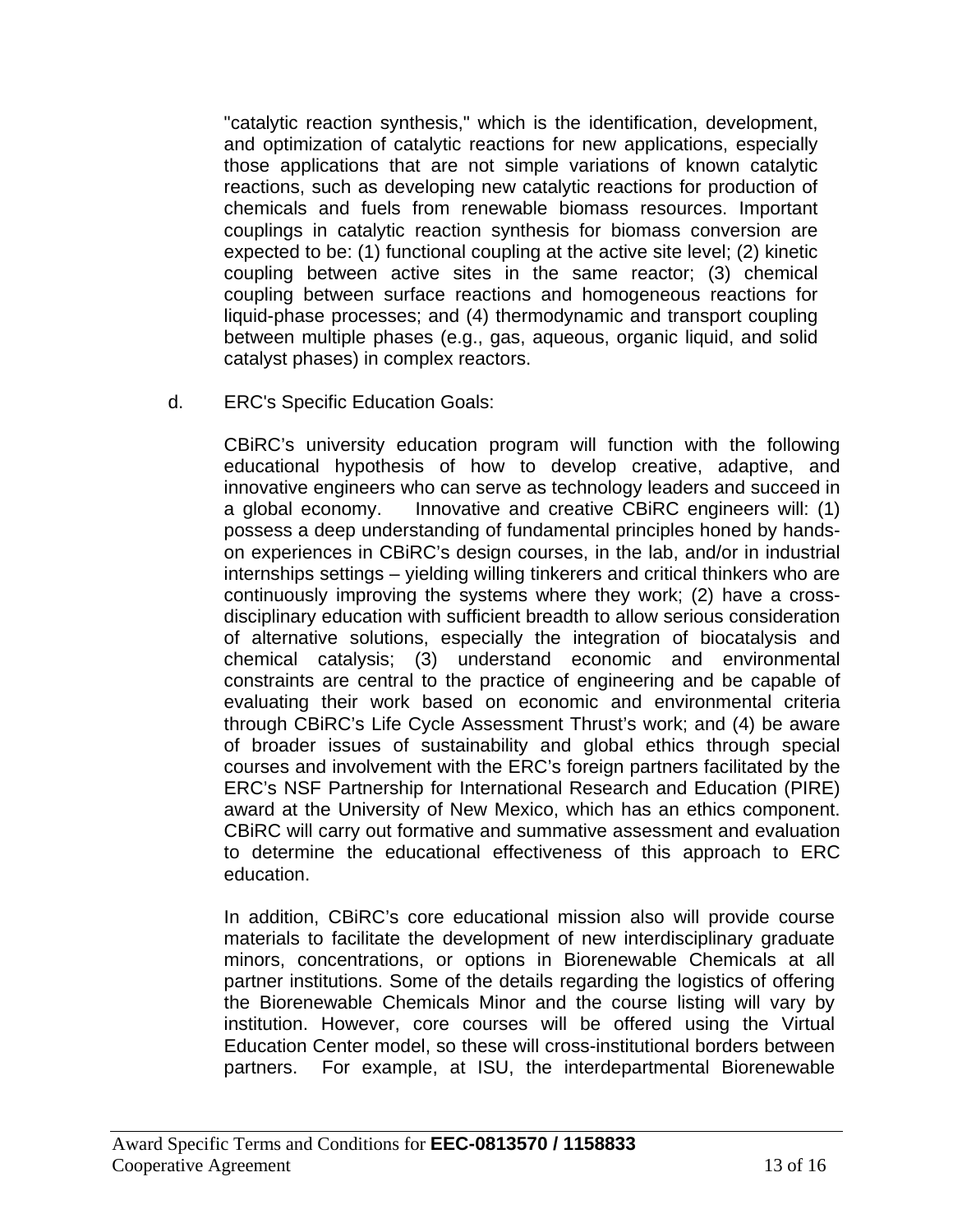Chemicals Minor will reside within the Graduate College, and be affiliated with CBiRC.

The core course in the Biorenewable Chemicals Minor will cover both biological and chemical catalysis, and will be the primary vehicle for ensuring that CBiRC graduate students are trained in both types of catalysis. This course will be taught by faculty from several CBiRC partners, and will be made available to students at all CBiRC partners via distance education. In addition students will attend an annual meeting of the CBiRC where students in each thrust area will present posters and learn about each other's research findings, thereby gaining a better appreciation for both chemical and biological catalysis of biorenewables.

The ERC will provide innovation and entrepreneurship training experiences through collaboration with the Pappajohn Entrepreneurship Center, venture capital firms, and translational research experience with small start-up firms.

e. Specifics of the Pre-college Education Program:

CBiRC will convey fundamental concepts of biorenewables engineering to pre-college students by collaborating with pre-college teachers to integrate aspects of chemistry, physics, biology and math into middle and high school curricula. This will be done through modules. Three modules will be designed and developed to teach engineering concepts as they relate to biorenewables in the high school or middle school curriculum. The modules will include experiments with readily available materials and will foster open-ended inquiry and problem solving skills. The modules will be used to supplement existing curricula to enhance national science standards and benchmarks. Teachers attending CBiRC Research Experiences for Teachers (RET) programs will be well positioned to make use of any of these three modules in their classrooms.

Teachers who do not participate in CBiRC professional development programs will be able to access guides to the modules through a web portal which will contain a video program/podcast providing background content and a list of materials required for each module. The video program/podcast will be designed not only as a teacher professional development aid, but also for use in the classroom by students. The design of the portal will be aimed at both audiences. Familiarity of students with the technology involved will aid in lowering barriers for their use.

A second program/podcast will train teachers to implement the modules in the classroom. This program's structure will be simple using narration and visuals to walk the teacher through module use.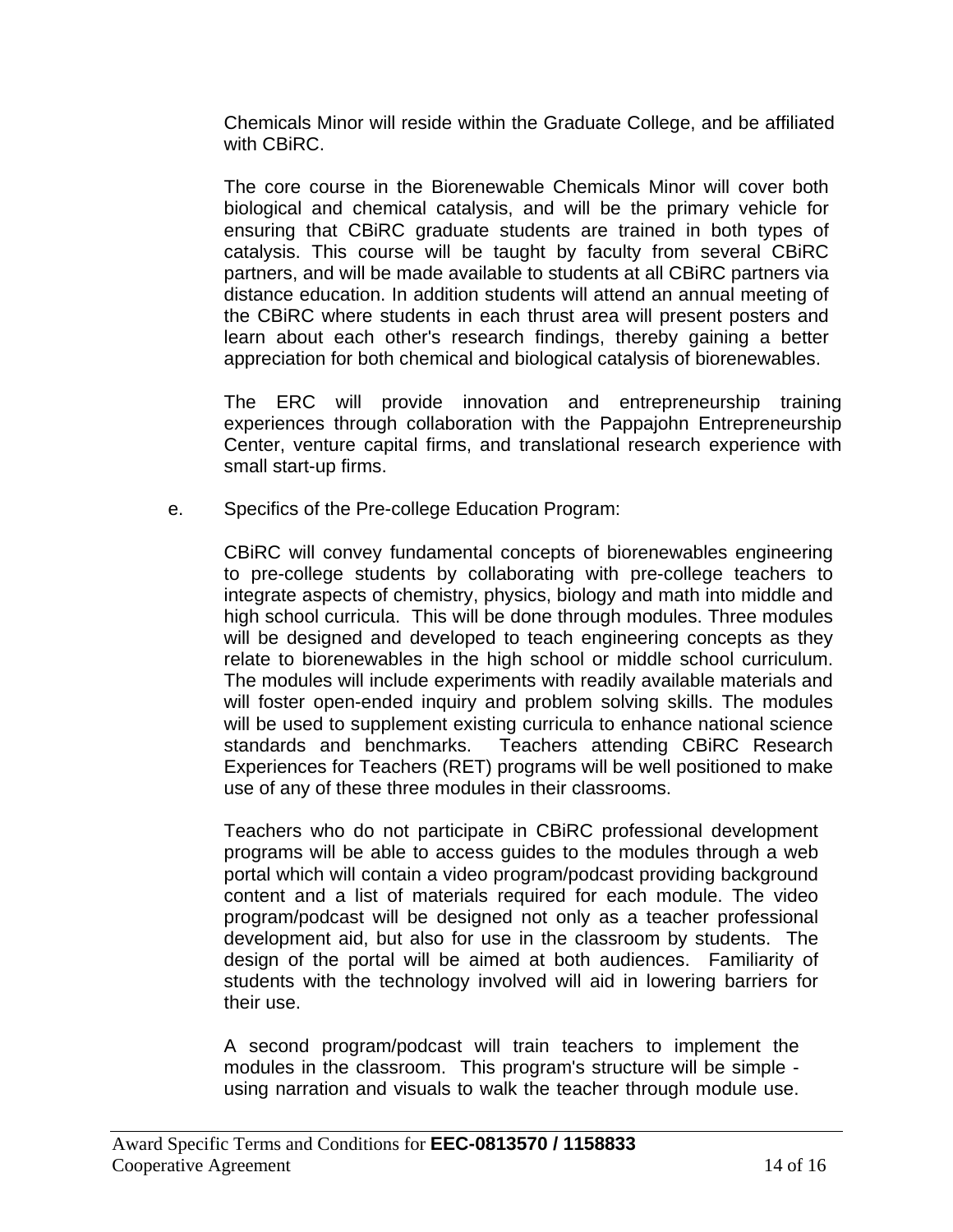This program will be produced as a user friendly self-guided reference.

These modules and programs will be available to teachers nationwide and will be advertised through teacher professional journals as well as at teacher professional conventions e.g. National Science Teacher Association (NSTA). In addition, both programs/podcasts will provide a review for CBiRC teachers.

f. Specifics of the Innovation Ecosystem Program:

CBiRC industrial collaboration and innovation efforts will include partnering with large- and medium-scale established companies as well as start-ups and small businesses. Industrial partners will come from the entire biorenewable chemical value chain, including petrochemical producers, agricultural product processors, chemical catalyst providers, biocatalyst providers, process licensors, etc. For IP not licensed by the member firms, partnerships with start-ups and small businesses will help move technology forward into the commercial realm and provide internship opportunities for CBiRC students. The members will be engaged in the research, education, and technology transfer/innovation efforts of the ERC through the Industrial Advisory Board.

g. Facilities and Headquarters:

A 33,000 ft<sup>2</sup> (\$32,000,000) building on the ISU campus dedicated to biorenewables activities has been constructed. CBiRC has 1000 ft<sup>2</sup> of office space in this new building to use as the CBiRC administrative headquarters, and has access to a conference room with telecommunication capabilities. In addition, the Center will have activities in at least  $9000$  ft<sup>2</sup> of the new building through central use reactor, fermentation, and metabolomics facilities and new faculty laboratories. This new space will provide a centralized focal point to complement the extensive space available in the individual CBiRC faculty laboratories.

h. Faculty Hires:

ISU has committed to hire five new faculty members who will contribute to the center.

i. Special Deliverables: